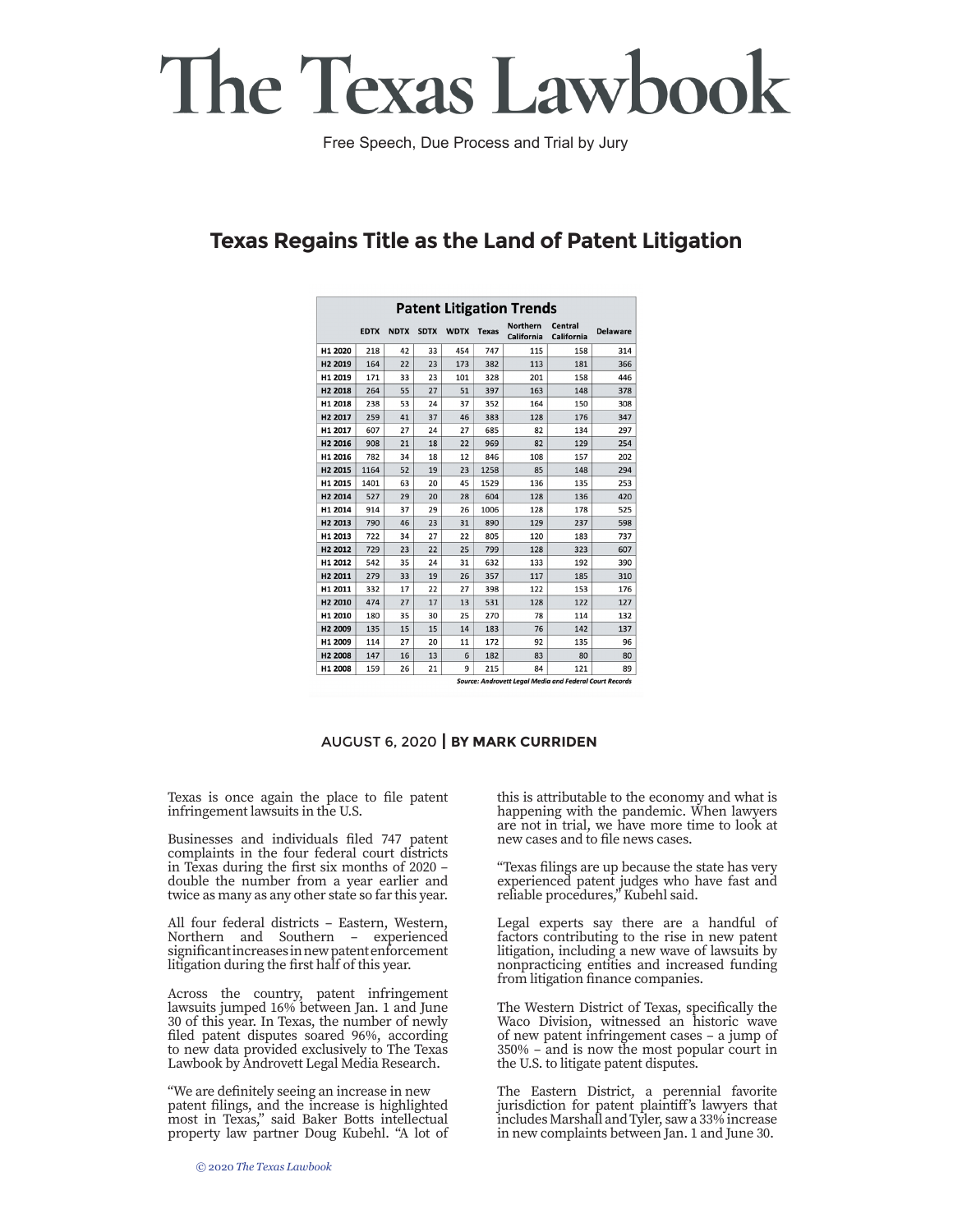## **The Texas Lawbook**

The number of new patent infringement cases filed in the Northern District nearly doubled during H1 2020 compared to H2 2019. Even the Southern District of Texas, which has never been a hotbed of IP litigation, experienced a 43% jump in new patent violation cases, according to the Androvett data.

Hilda Galvan, a partner at Jones Day in Dallas, said that she is "definitely seeing an increase" in patent infringement activity across the U.S.

"We are seeing more filings and more people thinking about filing new IP causes than we have in recent years," Galvan said. "Plus, we have more companies moving their headquarters to Texas, which gives you venue in the courts of Texas."

All eyes, however, are focused on the Western District of Texas and U.S. District Judge Alan Albright, who took the bench in the district's Waco Division in September 2018 with the intent of making his court attractive to lawyers involved in patent litigation.

The numbers show Judge Albright has been incredibly successful.

There were only 37 new patent lawsuits in WDTX in H1 2018. This year, the Androvett data shows that the number ballooned to 454 new cases in H1 – an 1127% escalation over two years.

As a result, Judge Albright is now the most popular – and busiest – judge in the world of intellectual property disputes.

Michael Hatcher, a partner at Sidley Austin, said the Texas courts are witnessing a "perfect storm" for patent litigation.

"Judge Albright joined the federal bench with such deep experience as a patent lawyer and a former federal magistrate, and he set up rules and procedures that plaintiffs and defendants appreciated," Hatcher said. "He did this [just months after] TC Heartland came down, and Judge Albright found himself in the perfect spot because so many tech companies have operations in Austin."

*TC Heartland v. Kraft Foods* is a 2017 U.S. Supreme Court decision that significantly limited jurisdiction or venue in patent infringement disputes.

Until TC Heartland, the federal courts in the Eastern District of Texas – specifically Marshall and Tyler – were the hot spots for plaintiffs to file patent cases because of its rocket docket procedures.

At its peak in 2015 and 2016, the EDTX witnessed between 1,700 and 2,500 new infringement lawsuits each year, which was double or triple nearly every other jurisdiction. There were

periods in 2015 and 2016 when more cases were filed in East Texas courts than in the other 93 districts combined.

After TC Heartland, the numbers dropped significantly. In the second half of 2019, lawyers filed just 164 new patent disputes in EDTX.

As patent litigation declined in the Eastern District, the federal judges in Delaware saw their patent docket more than double – from 202 infringement lawsuits filed in the first six months of 2016 to 446 cases in H1 2019.

"A lot of cases went to Delaware because so many corporate defendants are incorporated there," said Cadwell Clonts & Reeder partner *David Clonts*. "In addition, the Delaware judges were knowledgeable and experienced in patent law."

The number of new patent cases filed in Delaware, however, declined 30% during the past year.

At the same time, lawyers seemed to rediscover the EDTX during the first six months of 2020. There were 218 new patent cases filed in the Eastern District in H1, which is an increase of one-third over the previous six months.

"With the emergence of Waco, we thought we would have seen fewer cases brought in the Eastern District, but that has not necessarily been the situation," said Winston & Strawn partner Kathi Vidal, who is an expert on IP litigation. "It could be that there are just more cases being filed right now."

Doug Cawley, a partner at McKool Smith, said that "plaintiffs are challenged to find jurisdictions" that give them a "fair shake" but that the EDTX did.

"The Eastern District struggled to manage and handle the load of patent litigation that it had a few years ago," Cawley said. "Everyone knew that there would be something that would happen to curb the popularity of the Eastern District.

"If we think the Eastern District cannot stick as a jurisdiction, we spend a lot of time thinking about other appropriate places to file," he said. "For sure, if the Eastern District is not available, then Judge Albright is a godsend."

Vidal, who has litigated patent cases in courts throughout the U.S., said that Judge Albright has made practicing IP law considerably more predictable, which the parties appreciate, and it lowers the cost of litigation.

"People don't file motions if they know he is going to deny them," she said. "He's very transparent. He has never invalidated a patent [under 35 USC 101]. And you know if you file your case in Waco, you will get Judge Albright."